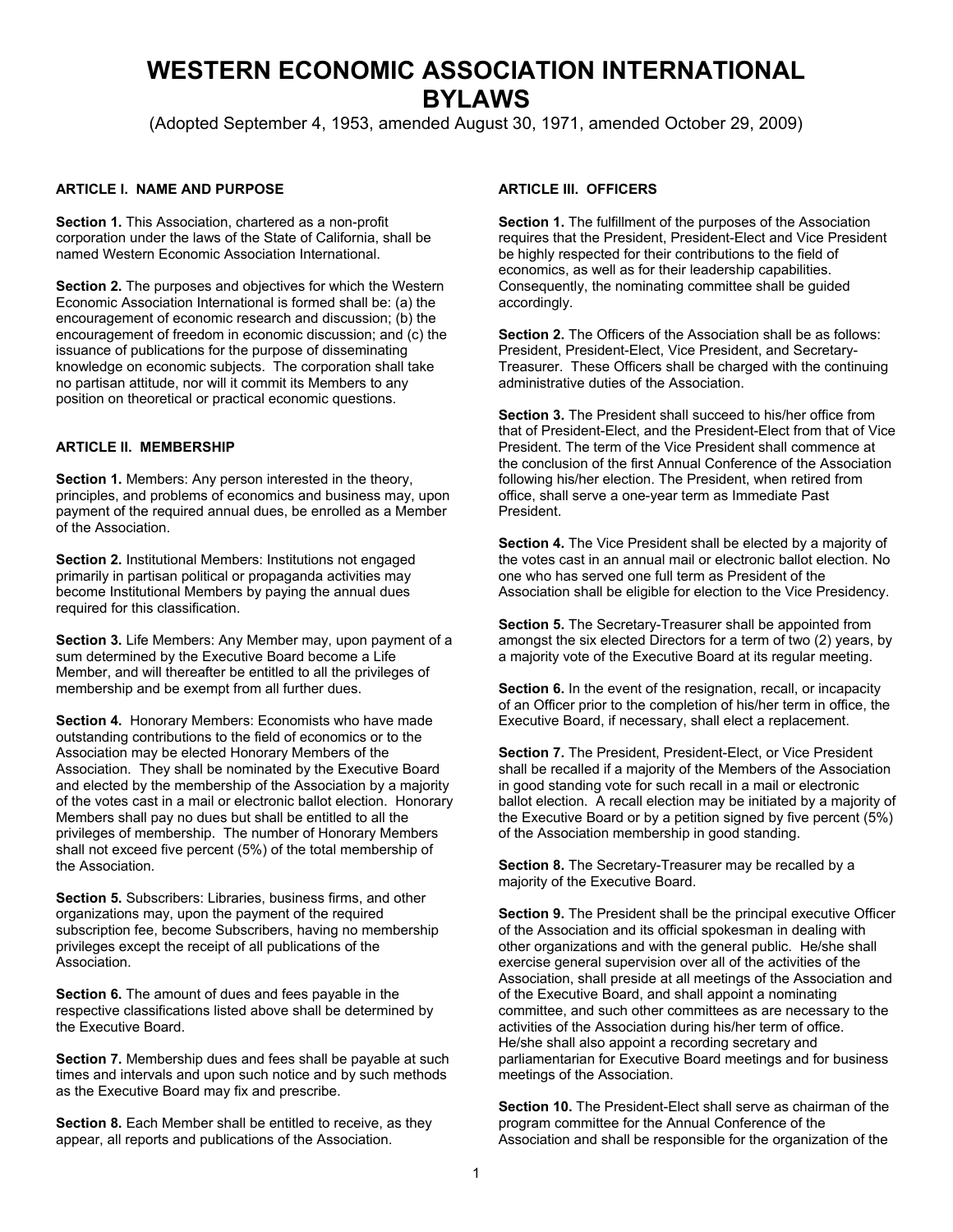Conference program. In consultation with the President, he/she shall appoint the other members of the program committee. The President-Elect shall assume the powers and duties of the President in the event of the absence or the incapacity of the latter. During such interval he/she shall be designated as "Acting President."

**Section 11.** The Vice President shall assume the powers and duties of the President-Elect in the event of the absence or the incapacity of the latter. During such interval he/she shall be designated as "Acting President-Elect."

**Section 12.** The Secretary-Treasurer shall be the fiscal Officer of the Association. The Secretary-Treasurer shall designate such assistants as may be necessary to the conduct of his/her office, shall receive and have custody of the funds and property of the Association and make such disbursements or transfers thereof as may be prescribed by the Executive Board. The Secretary-Treasurer shall be bonded at the expense of the Association if the Executive Board deems it desirable.

**Section 13**. The Executive Board may appoint an Executive Director who shall directly supervise the daily operation of the Association and its publications. The staff of the executive office shall keep the records and accounts of the Association, shall maintain the Association mailing list, shall distribute ballots and communications to the membership, and shall process the correspondence of the Association. The Executive Director shall be an ex-officio member of the Executive Board.

### **ARTICLE IV. EXECUTIVE BOARD**

**Section 1.** The Executive Board shall be composed of the Officers of the Association, six additional elected Directors, including the Secretary-Treasurer who is both an Officer and Director, and designated ex-officio non-voting members such as the Executive Director, Journal Editors, and Immediate Past President.

**Section 2.** The six elected Directors of the Executive Board shall include three academic Directors and three non-academic Directors, to be elected at large by the membership of the Association in an annual mail or electronic ballot election. The term of office of each of these six Directors of the Executive Board shall commence at the conclusion of the first Annual Conference following their respective elections and end at the conclusion of the third Annual Conference following their respective elections. Their tenure shall be so adjusted that the term of office of two of the six members shall expire each year.

**Section 3.** Any of these six Directors of the Executive Board may be recalled from office by a majority of the membership of the Association in good standing in a mail or electronic ballot recall election. Such election may be initiated by a majority of the Executive Board or by a petition signed by five percent (5%) of the Association membership in good standing. A vacancy on the Executive Board which arises because of resignation, recall, or incapacity of a member shall be filled for the remainder of the term, as soon as is prudent, by vote of the remaining Executive Board members.

**Section 4.** The Executive Board shall have such meetings, both regular and special, as it shall fix or call, or as may be called by the President. Five members shall constitute a quorum. Minutes shall be circulated by the recording secretary to all members of the Executive Board within two months of the

meeting. Except for meetings associated with regular meetings of the Association, a minimum of ten (10) days notice of such meetings shall be required. Meetings by means of conference calls may be held, but full minutes of such meeting shall be kept and circulated to each member of the Executive Board in accordance with the provision of this Section as stated above.

**Section 5.** It shall be the responsibility of the Executive Board to arrange the date and place for an annual conference and business meeting of the Association; to advise the program committee in arranging the program of the economic conference; to determine and levy the annual dues and fees; to approve the publications of the Association; to require such reports from the Officers as it may deem necessary; to authorize bonding of officers as it deems such action desirable; to arrange, at its discretion, for the auditing of the books of the Secretary-Treasurer; to fix the compensation for Officers; and to do whatever else is necessary to carry out the intents and purposes of the Association.

**Section 6.** The Executive Board shall exercise general supervision and direction over the publications of the Association. It shall be the responsibility of the Executive Board to make a general review of the regular publications of the Association every year.

**Section 7.** The Executive Board shall prescribe the manner of handling the permanent property, trusts, trust and endowment funds of the Association, and no disbursements of funds derived from these sources shall be made without prior approval and authorization by the Executive Board.

**Section 8.** The Secretary-Treasurer shall designate one or more banks or financial institutions for the deposit and investment of the Association funds. The selection of financial institution(s) and the manner of keeping accounts and of receiving and disbursing moneys shall be subject to review and approval by the Executive Board.

**Section 9.** Residual powers of the Association shall rest with the membership of the Association. Any action of the Executive Board may be rescinded by a majority vote of the membership of the Association in good standing in a mail or electronic ballot election. Such election may be initiated by the President, by the President-Elect, by the Vice President, or by a petition signed by five percent (5%) of the membership of the Association in good standing.

#### **ARTICLE V. NOMINATION TO ELECTIVE OFFICE**

**Section 1.** Regular election ballots shall be mailed first class or electronically to the membership ninety (90) days prior to the Annual Conference of the Association, and thirty (30) days shall be allowed for casting ballots.

**Section 2.** The President, subject to the approval of the Executive Board, shall appoint a nominating committee (to include one current member of the Executive Board) charged with nominating at least one, but not more than five possible candidates for Vice President, academic Director, and nonacademic Director. The nominating committee shall submit the name of each prospective nominee in rank order to the Executive Board sixty (60) days prior to the annual Executive Board meeting. The Executive Board may add other nominees and/or change the ranking of nominees as submitted by the nominating committee. When the Executive Board has